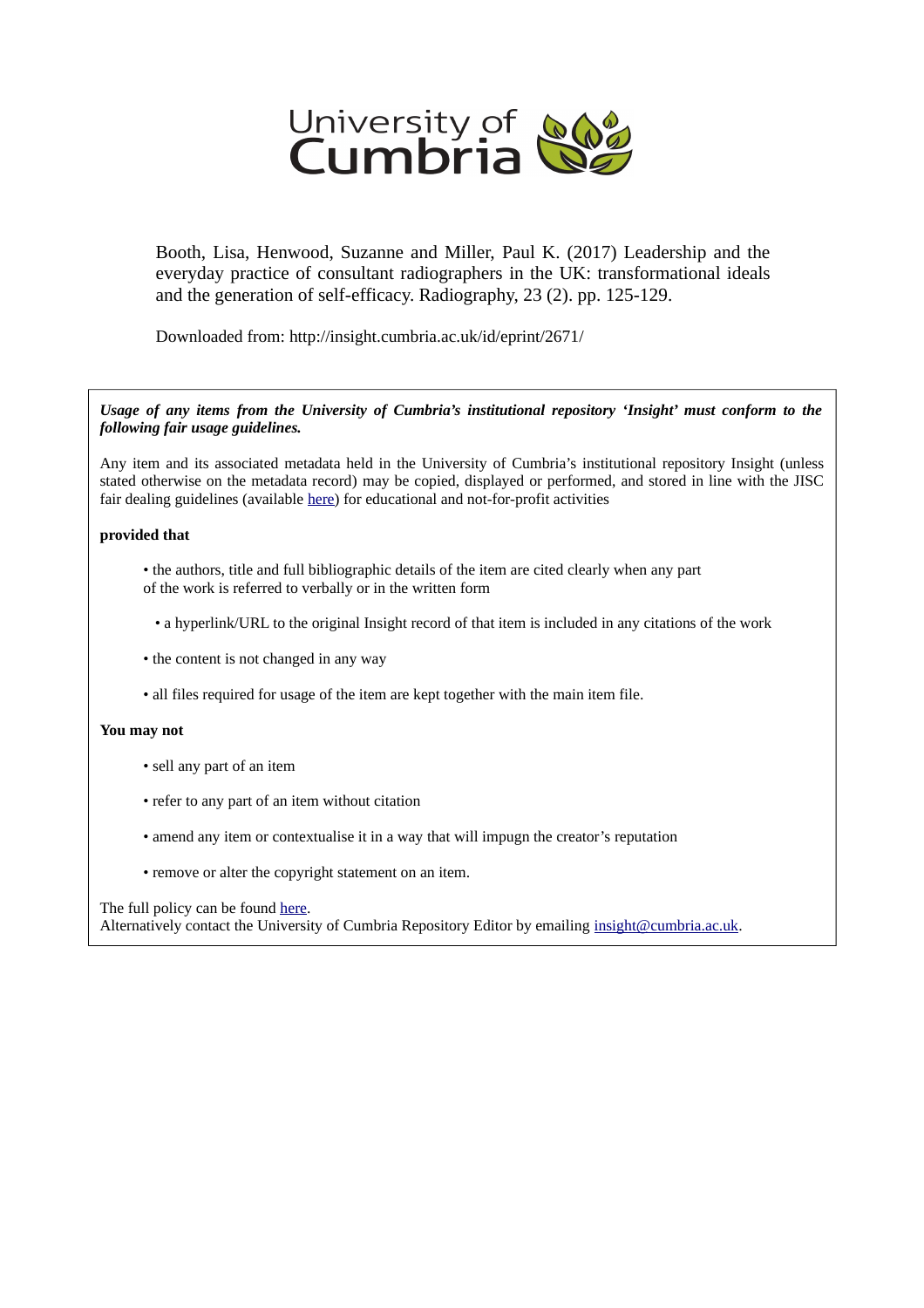**Leadership and the everyday practice of Consultant Radiographers in the UK: Transformational ideals and the generation of self-efficacy**

*Dr. Lisa Booth<sup>a</sup> , Dr. Suzanne Henwood<sup>b</sup> , Dr. Paul K. Miller<sup>a</sup>*

<sup>a</sup>University of Cumbria, Lancaster UK.

<sup>b</sup>Unitec Institute of Technology, Auckland, New Zealand.

### **Abstract**

*Introduction:* This paper outlines findings from a broader, two-year project investigating the role of Consultant Radiographers (CRs) in the UK, focusing specifically on the leadership aspect of that role.

*Methods:* Using a qualitative-thematic approach, the leadership-related experiences of a purposive sample of six participating CRs are explored, alongside the systems through which they evaluated how successful they had been as leaders.

*Results:* It is evidenced that many of the ways in which participants describe their own leadership practice, particularly in the intra-team domain, is consistent with the precepts of the Transformational Leadership Model. For example, they highlight how they have asserted positive influence and encouraged collective action and decisionmaking. However, the experiential focus of the analysis reveals that in specific examples of practice, the transformational approach was not always seen as the most useful route to a productive outcome given constrictions on time and other resources within real professional environments. More 'direct' managerial approaches were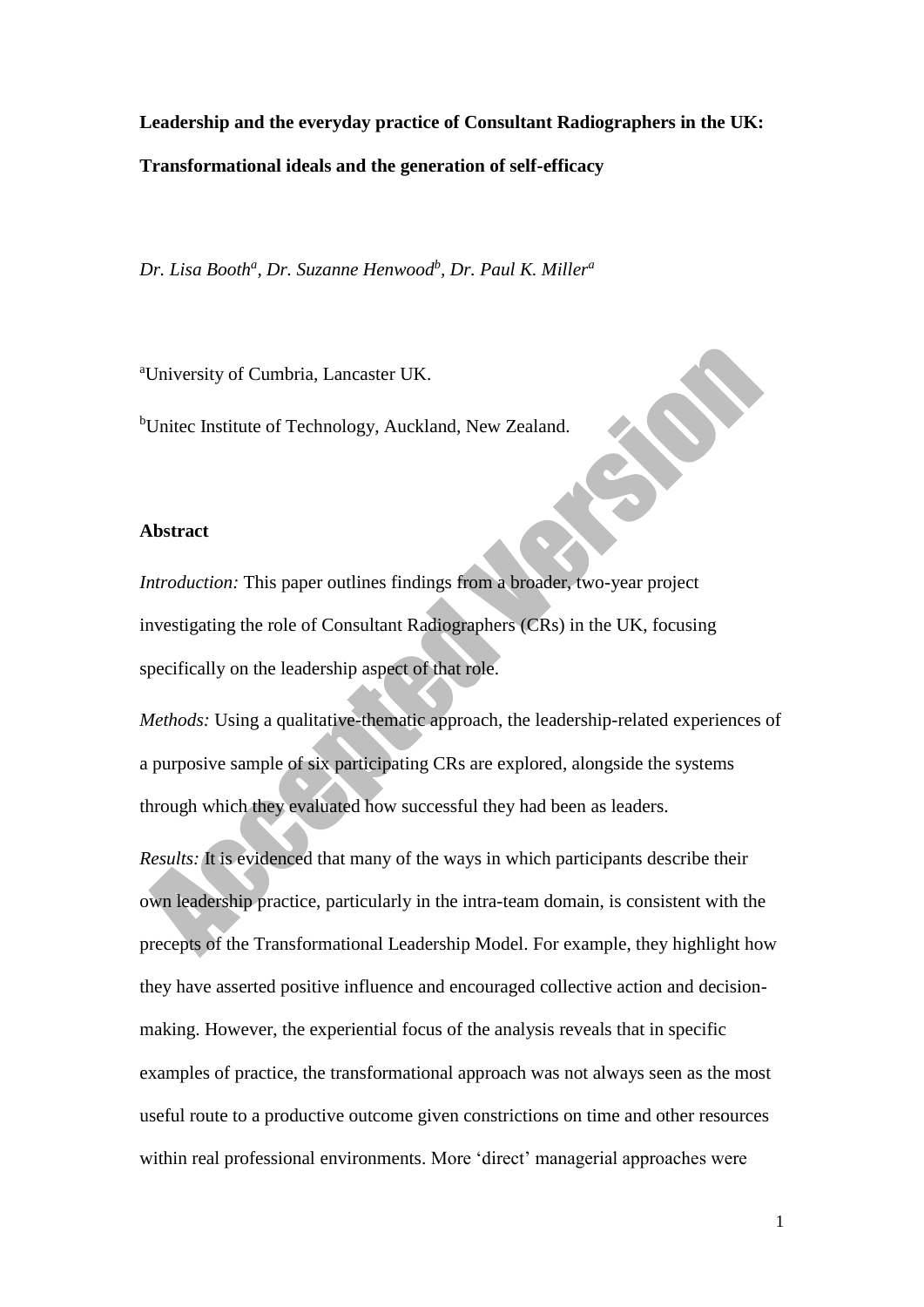sometimes deemed necessary, and at others leadership was reduced to simply 'solving other people's problems'. It was also found that the manner in which participants evaluated their own success as leaders was a practical concern, based in part upon having satisfied 'hard' institutional goals, but also on the more personal business of having affirmatively 'surprised' oneself, or a general sense of feeling trusted by colleagues.

*Conclusion:* These findings may help support CRs in the business of real leadership, not least through better understanding how even apparently mundane outcomes can have significant impacts on professional self-efficacy.

**Keywords**: Consultant radiographers; thematic analysis; leadership; self-efficacy; qualitative research

## **Highlights**

CRs report a rich variety of diverse tasks emerging from their leadership roles.

The leadership role is both inward and outward facing.

Transformational leadership strategies are often seen as 'ideal' practice.

Practical situations often require CRs to find non-transformational 'workarounds'.

Personal self-efficacy is a key driver in a CR's sense of leadership capacity.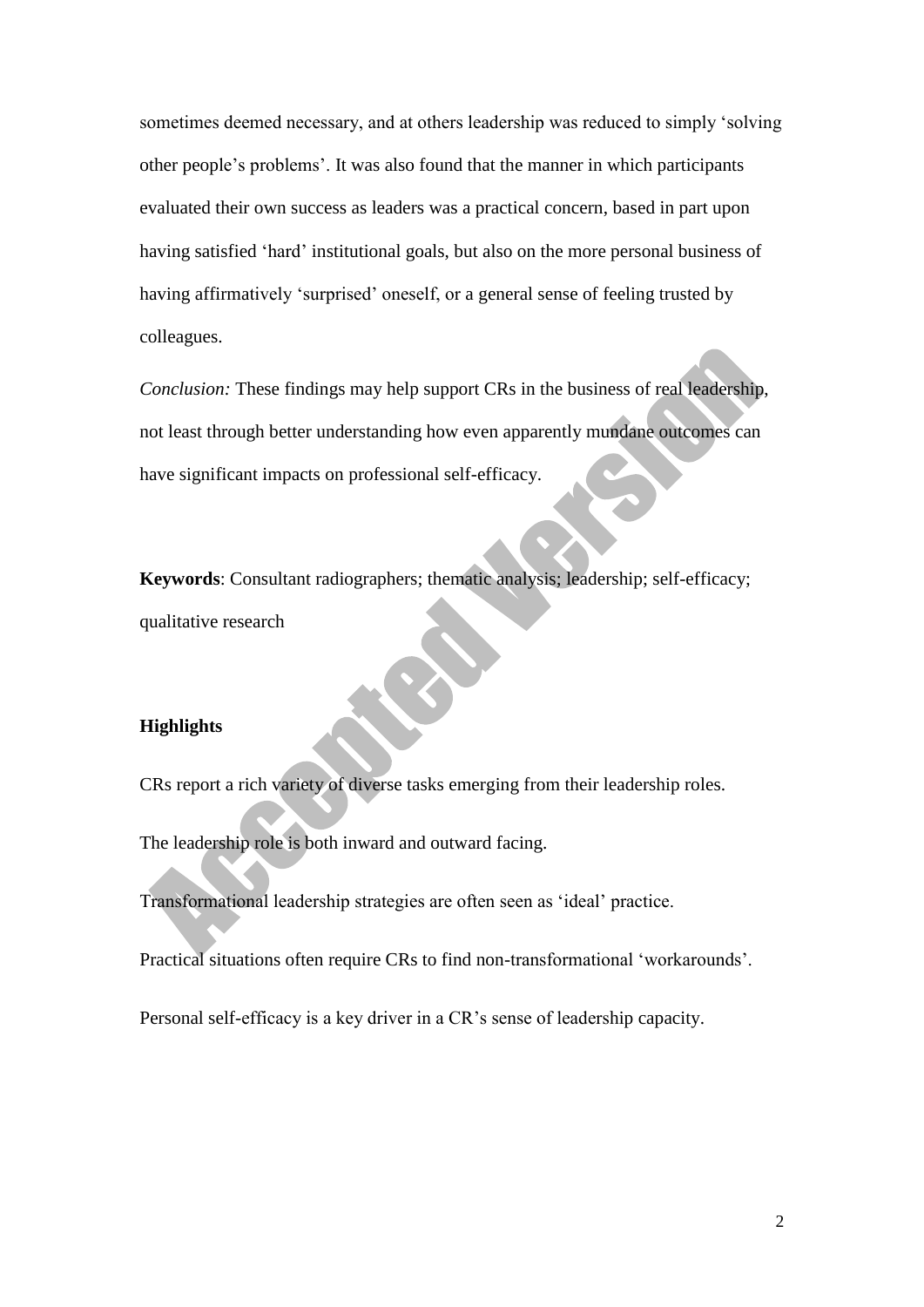**Leadership and the everyday practice of Consultant Radiographers in the UK: Transformational ideals and the generation of self-efficacy**

### **Introduction**

The structures and functions of leadership in the modern healthcare sector have, in recent years, come to be of critical academic and professional concern.<sup>[1-3]</sup> Understanding the underpinning economies of expertise embedded therein, moreover, is widely taken to be a linchpin aspect of advancing effective transformation in practice.<sup>[4,5]</sup> As Adams<sup>[6]</sup> notes, "[L]eadership wisdom is an essential component to being successful in a fast-paced, ever-changing, and highly complex health environment." Despite this general trend, however, there remains a lack of research addressing the general matter of leadership in professional radiography, intellectual or otherwise.

This paper reports findings from a broader qualitative study of the relatively new place of the Consultant Radiographer (henceforth CR) within UK healthcare settings, an issue that has itself become of recent interest to researchers in the domain.[7-11] As a part of this consultant position, appointed senior radiographers are institutionally mandated with embracing a broad 'leadership' role within their day-today work, and one that is centrally designed to address the advancement of research and intellectual development in the field. However, and as noted by Hyrkäs and Dende<sup>[1]</sup>, the practicalities of such roles in clinical work are often ambiguously defined. Early evaluations of the CR role in the UK mirror this concern; Nightingale and Hardy<sup>[12]</sup>, for example, identify that radiographic professionals promoted into consultancy positions often lack confidence and/or clarity particularly regarding what

3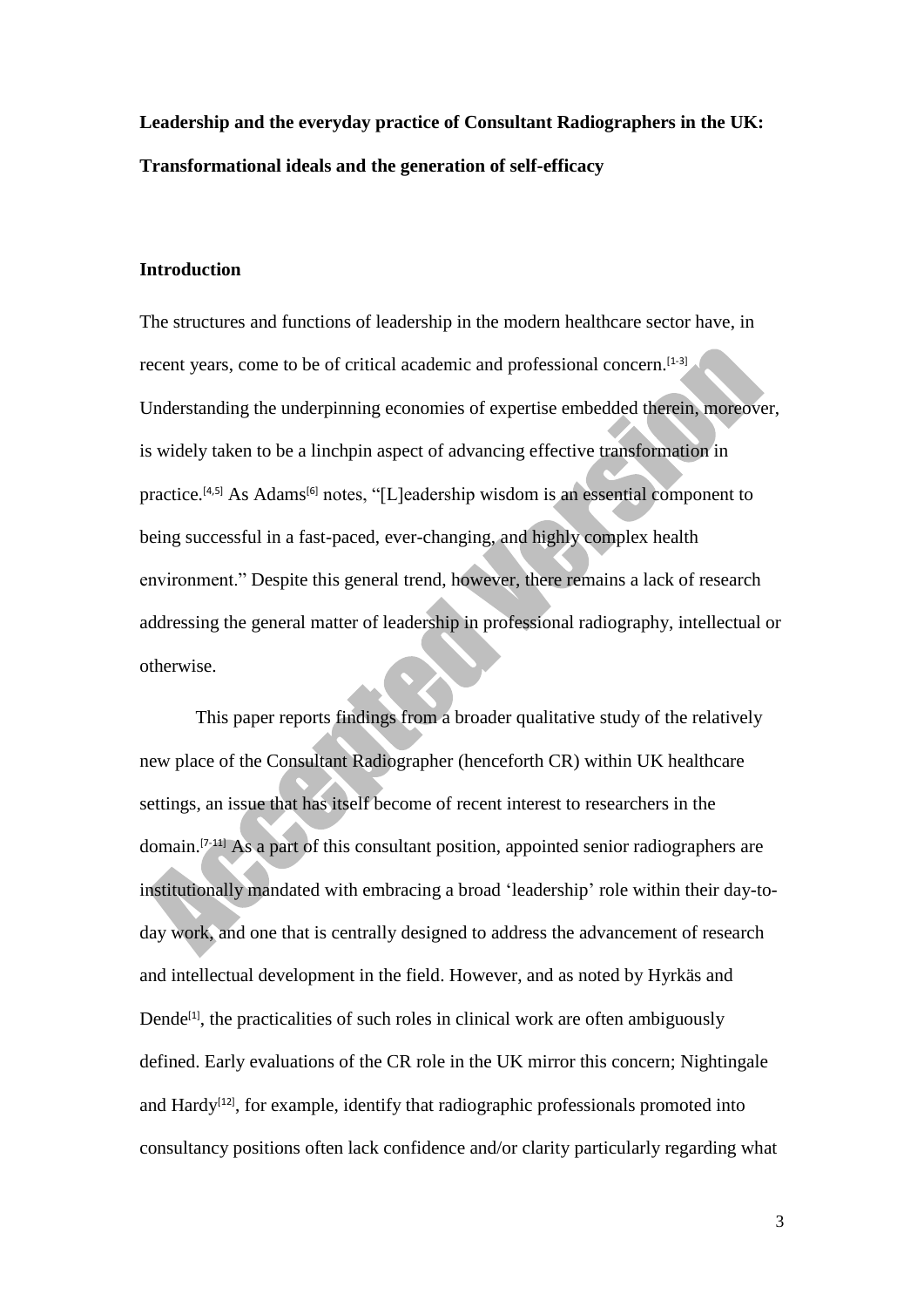is expected of them as 'leaders'. It is against this backdrop that this paper aims to the explore the variegated ways in which CRs themselves interpret the expectations, practicalities and ambiguities of the leadership role with which they are charged. This approach does not profess to describe the total distribution of issues, nor the range thereof for all involved practitioners. Rather, describing in detail the divergent and convergent experiences of a small sample of involved professionals can – at the very least - help us ground future investigations in *active* clinical experience.

## **Literature Review**

While Rees' insightful (and very positive) study of the role of consultant breast radiographers in Wales<sup>[7]</sup> does take steps towards situating leadership components within the experience of its participants, the broad focus of the work does not really permit detailed unpacking of variabilities in how those participants interpret and/or actualise what is required of them within the actual everyday business of 'leading'. Notwithstanding a valuable body of pertinent research in the field of leading radiographic/radiological education<sup>[13,14]</sup>, and as noted above, literature pertaining to leadership in *clinical* radiographic settings remains scant at best. This gives us cause to consider how the issue has been addressed in other spheres of medical/healthcare research, such that the findings below may be situated within a wider investigative tradition.

As a rule, it is fair to argue that literature on healthcare leadership in recent decades has leant more towards the prescriptive than the descriptive. Practical adjustment to real-world clinical leadership, the core topic of this paper, is often rendered subordinate to theoretical discussions of how leaders themselves *could* or

4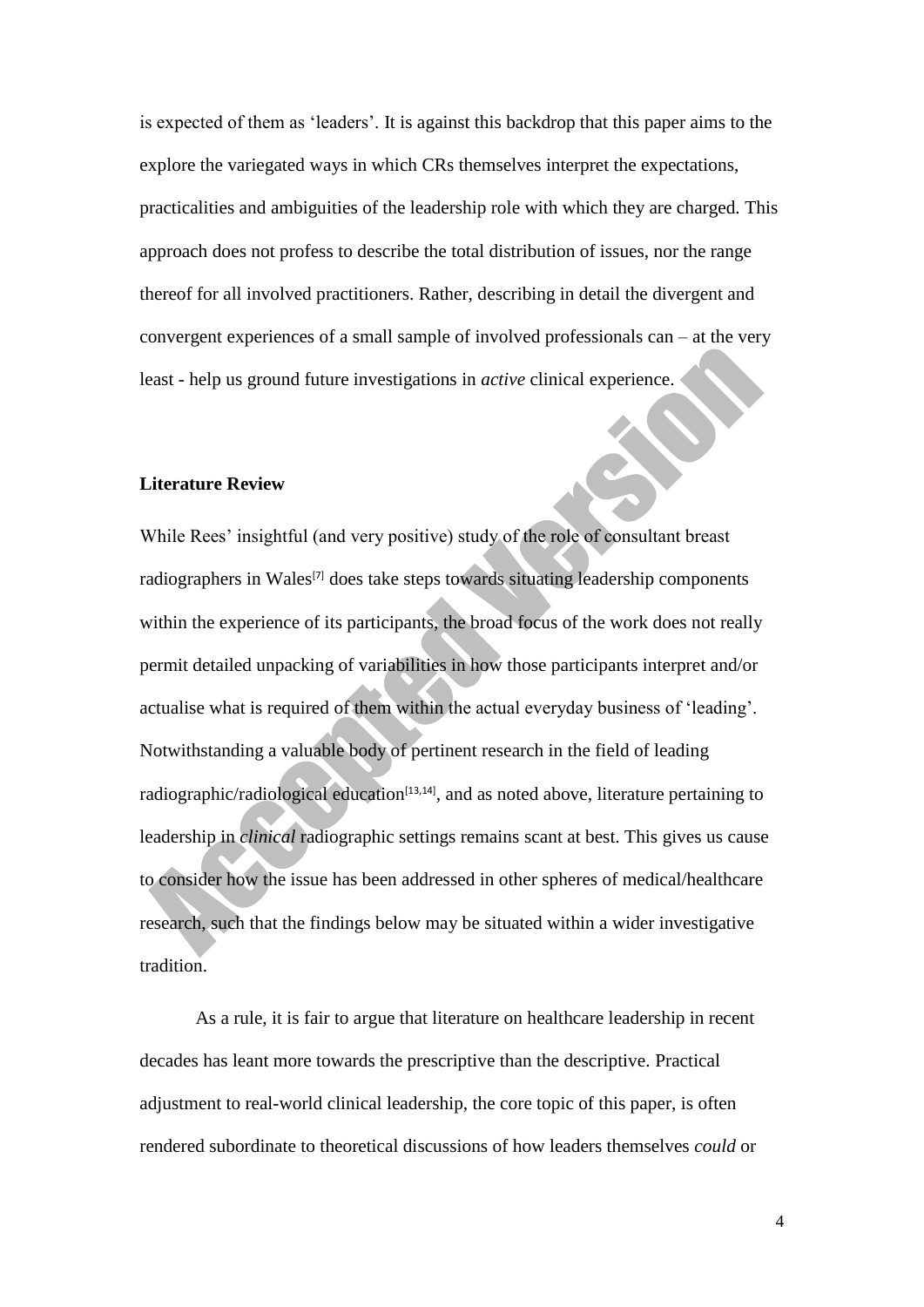*should* address their roles. This evidences a trend towards what David Silverman terms the 'Explanatory Orthodoxy' in social science<sup>[15]</sup>; a rush to explain/legislate real-world phenomena without first properly interrogating what they actually *are*. When analysis is more descriptively targeted, meanwhile, systemic issues around the specification of what leadership might entail for involved individuals is rarely a concern. Rather, leaders' actions are largely explored with reference to how they might 'fit' pre-ordained categories of leadership 'style'.

For a broad overview of the evolution of healthcare leadership theory and practice, one might refer to the excellent synopsis provided by Ledlow and Coppola. [16] Herein it is illustrated how a range of leadership styles have been advocated in the long-wave, including the *laissez-faire* ('fly or fall') approach and the transactional style (geared more around typically behaviourist systems of reward and punishment). The authors are clear, however, that over the last 15 years (at least) it has been the Transformational Leadership Model<sup>[17]</sup> (henceforth TLM) that has held particular sway in the broad Western healthcare domain. This approach, still drawing to some extent on Max Weber's classic sociological model of 'charismatic authority<sup> $18$ ]</sup>, advocates the efficacy of leading by (emotionally) inspiring others, connecting individual goals to organisational aims, and developing a shared, clear vision among co-workers<sup>[19]</sup>. Although still particularly popular in nursing literature<sup>[20]</sup>, the TLM has not been without its critics – many of whom are primarily concerned with how the TLM's focus upon leading through emotional appeals does not inherently promote affirmative moral values.<sup>[21]</sup> Some authors actively allude to the 'Dark Side' of the approach, citing the manner in which it can allow such individuals to wield excessive power and make changes for their own gain.<sup>[22]</sup> Such manipulative activity is noted to be particularly common in workplace scenarios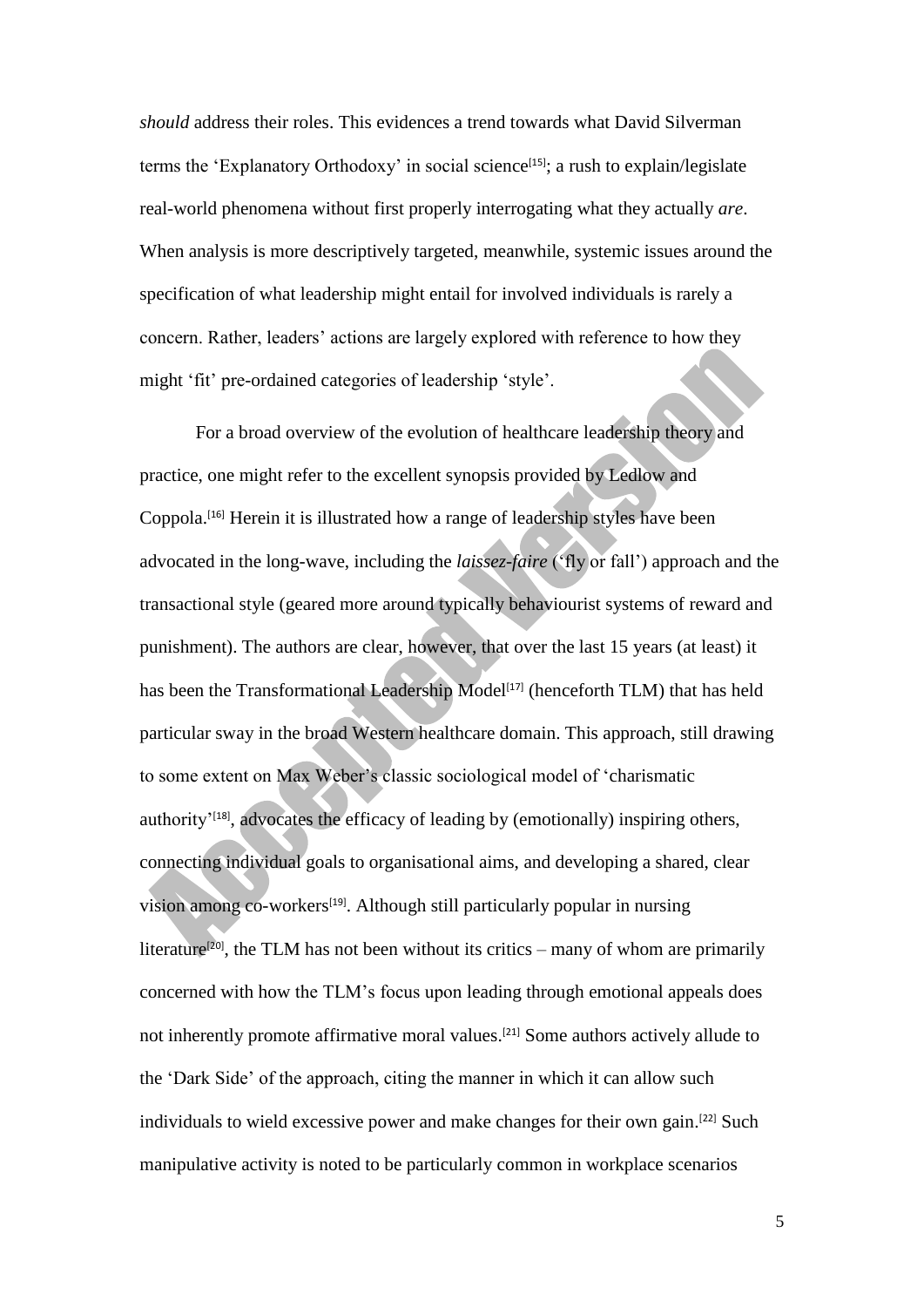where a leader has narcissistic tendencies, and/or the followers have 'dependent' personalities that foster over-reliance on the charismatic figurehead.<sup>[21]</sup> As such, some recent work in healthcare leadership has begun to argue for 'blended' approaches that move beyond simple charismatic motivation and also foreground collective interdependency and, particularly, the 'boundary-spanning' role of the leader.<sup>[23,24]</sup>

## **Methodology**

Originally funded by the College of Radiographers Industry Partnership Scheme (CoRIPS) in 2010, the broader study from which this paper emerges was based upon a classically qualitative-thematic approach to mapping the structural experiences of CRs, with a view to expanding the body of substantive knowledge already gleaned in the field of radiographic consultancy<sup>[7,8,10]</sup> Given this inherently inductive approach, the specific aim herein is to clarify the character of leadership in radiography asunderstood by those charged with the role, without recourse to an evaluative framework of nominal 'good practice'.[25]

# *Participants*

**.** 

Participants were recruited from the College of Radiographers' Consultant Radiography Group (henceforth CGR); all members of the group at the original time of sampling  $(N=31)$  were invited to participate.<sup>a</sup> Of these, nine consented to be involved. Prior to the first round of interviews, two withdrew. A further participant withdrew after the first round of interviews was conducted. All withdrawals were

<sup>a</sup> Further historical details on the broader character of the participant group can be found in a prior paper.[8]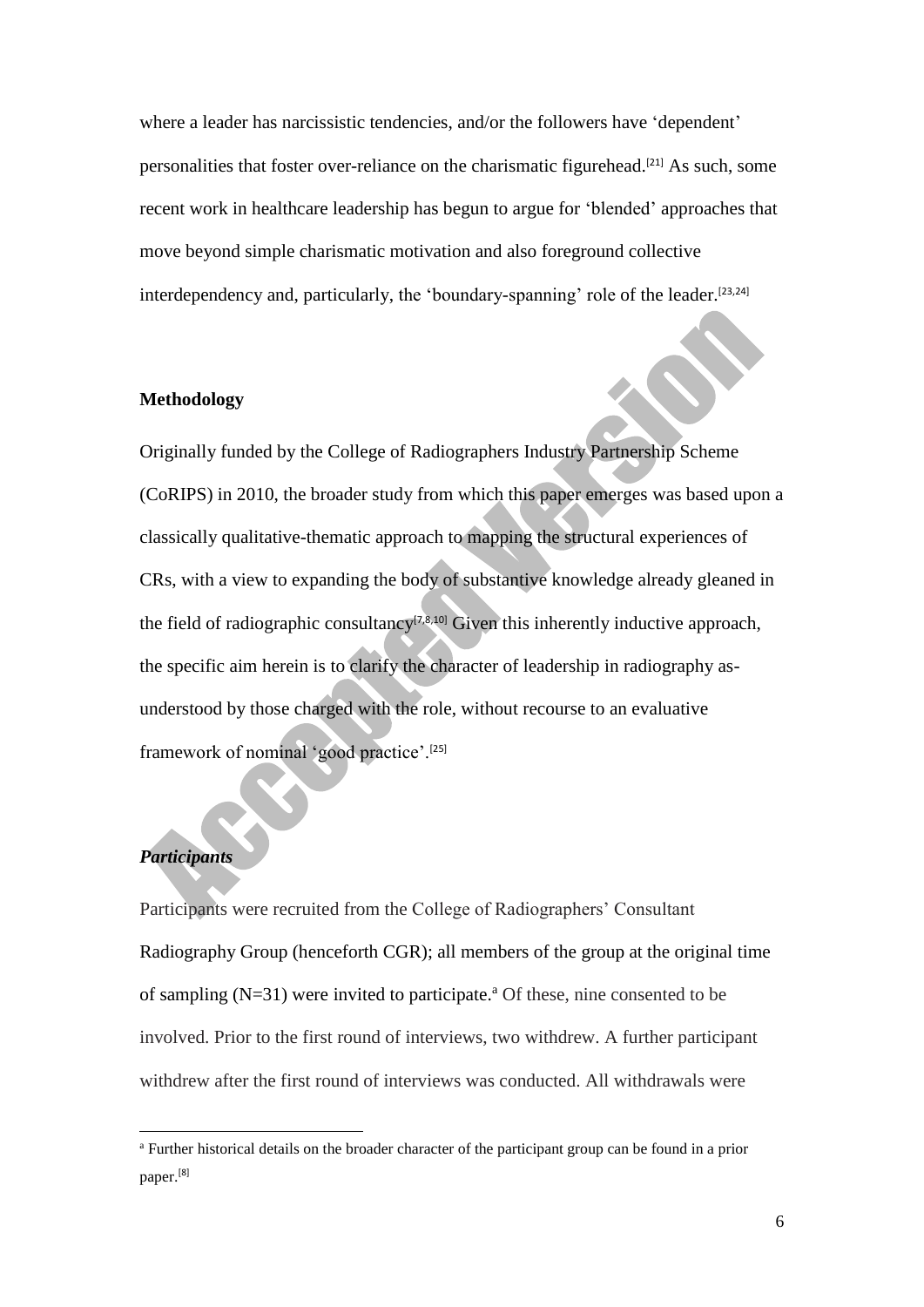upshots of the time commitment required for the study, and clinical workload. However, the remaining purposive sample of six is, by the recommendations of Smith et al.<sup>[26]</sup>, optimal in qualitative work of this order if the detail in the data is of sufficient quality. The data collected clearly have this quality, as evidenced below.

## *Procedure*

Three rounds of extended, semi-structured interviews were conducted by the first author (a radiographer/academic uninvolved in the CGR) from a pre-developed guide, with minor prompts used to draw empirical examples around the emergent issues from the participants' actual practice. With each new tranche, iterative interviewing<sup>[27]</sup> was employed to clarify developing themes, ensuring that matters pertinent to the CRs themselves were made consistently relevant. All three rounds are rendered relevant in the analysis below.

### *Analysis*

Thematic analysis, in line with the systematic approach advocated by Braun and Clarke<sup>[28]</sup>, was manually utilized (i.e. without the use of qualitative data analysis software). Provisional codes were developed from the raw data by the second author (also a radiographer/academic uninvolved in the CGR); these were then reviewed by the first author, and revised by both first and second authors until a mutually satisfactory baseline analysis of the entire corpus was achieved. These codes were then grouped by both authors into a set of (often overlapping) intermediate thematic clusters, analogous to the axial coding method described by Strauss and Corbin.<sup>[29]</sup>. From these, a set of global themes, each fully descriptive of convergence and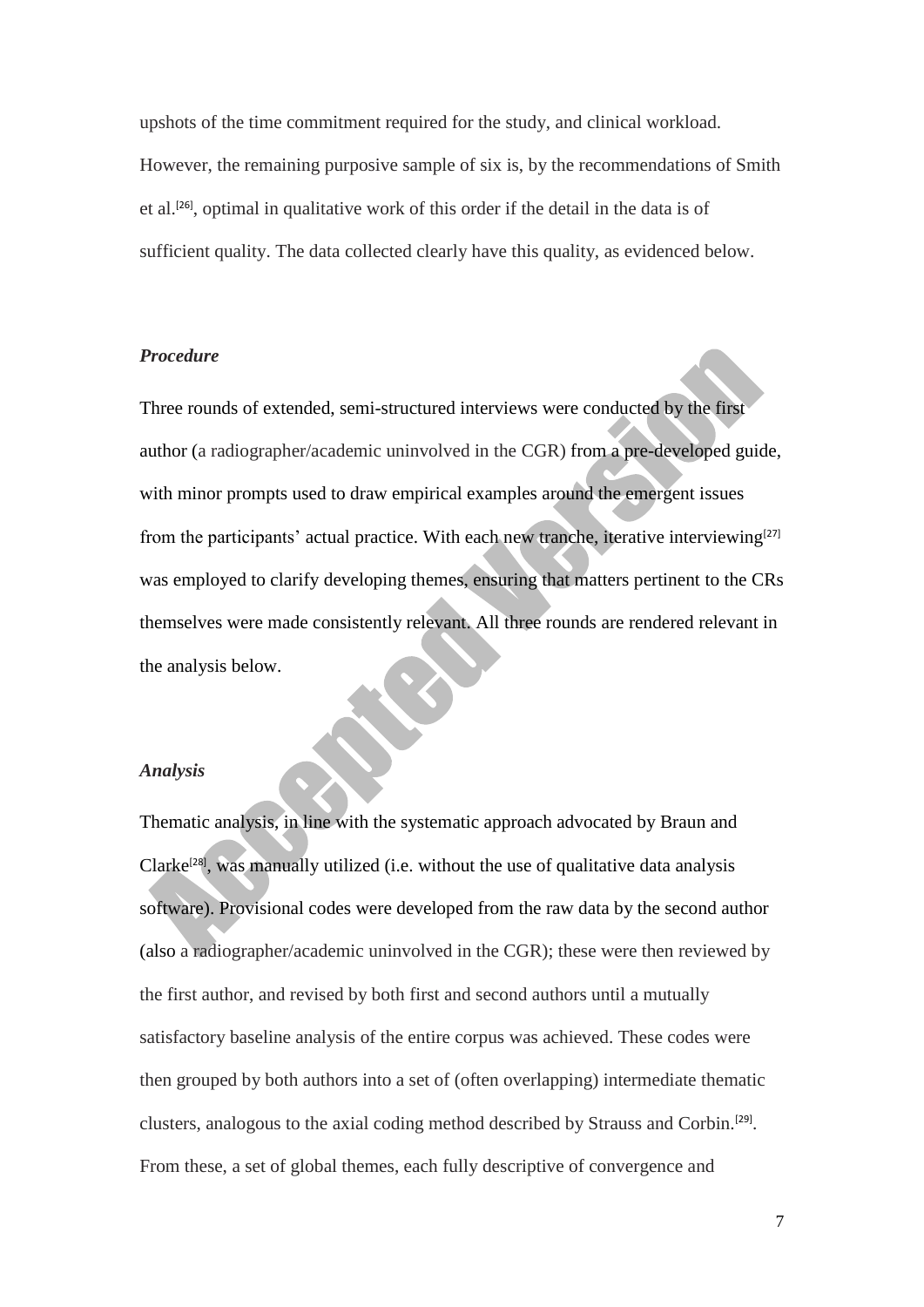discrepancy within an inducted thematic issue, were drawn.<sup>[28]</sup> The third author, a seasoned academic in qualitative health research without experience in clinical radiography itself, reviewed the interpretation of data from initial codification upwards. Given this input, all three authors then revised the total analysis independently and then collectively, to complete a full process of triangular consensus validation.<sup>[30]</sup> Classical data saturation<sup>[31]</sup> could not be achieved on account of a pragmatically limited participant group. Within this group, however, the findings were saturated insofar as the available data would allow. Of the finalized global themes, leadership was one; the other core themes are addressed in the three parallel papers. [8-10]

### *Trustworthiness*

As a 'member check',<sup>[32]</sup> participants themselves were sent copies of their transcripts such that they could confirm the accuracy of the interview represented. All that responded confirmed full recognition of the veracity of representation therein. In line with the trustworthiness standards outlined by Yardley,<sup>[33]</sup> meanwhile, *transparency and coherency* are ideally evident below; at no point is any summation of qualitative findings made without reference to direct evidence. In terms of the *impact and importance* of the broader project, the peer-reviewed status of prior outputs<sup>[8-10]</sup> would ideally stand as a transparent case.

## *Ethics*

As this research was conducted on clinical staff, full NHS REC (National Health Service Research Ethics Committee) review within the UK was not required;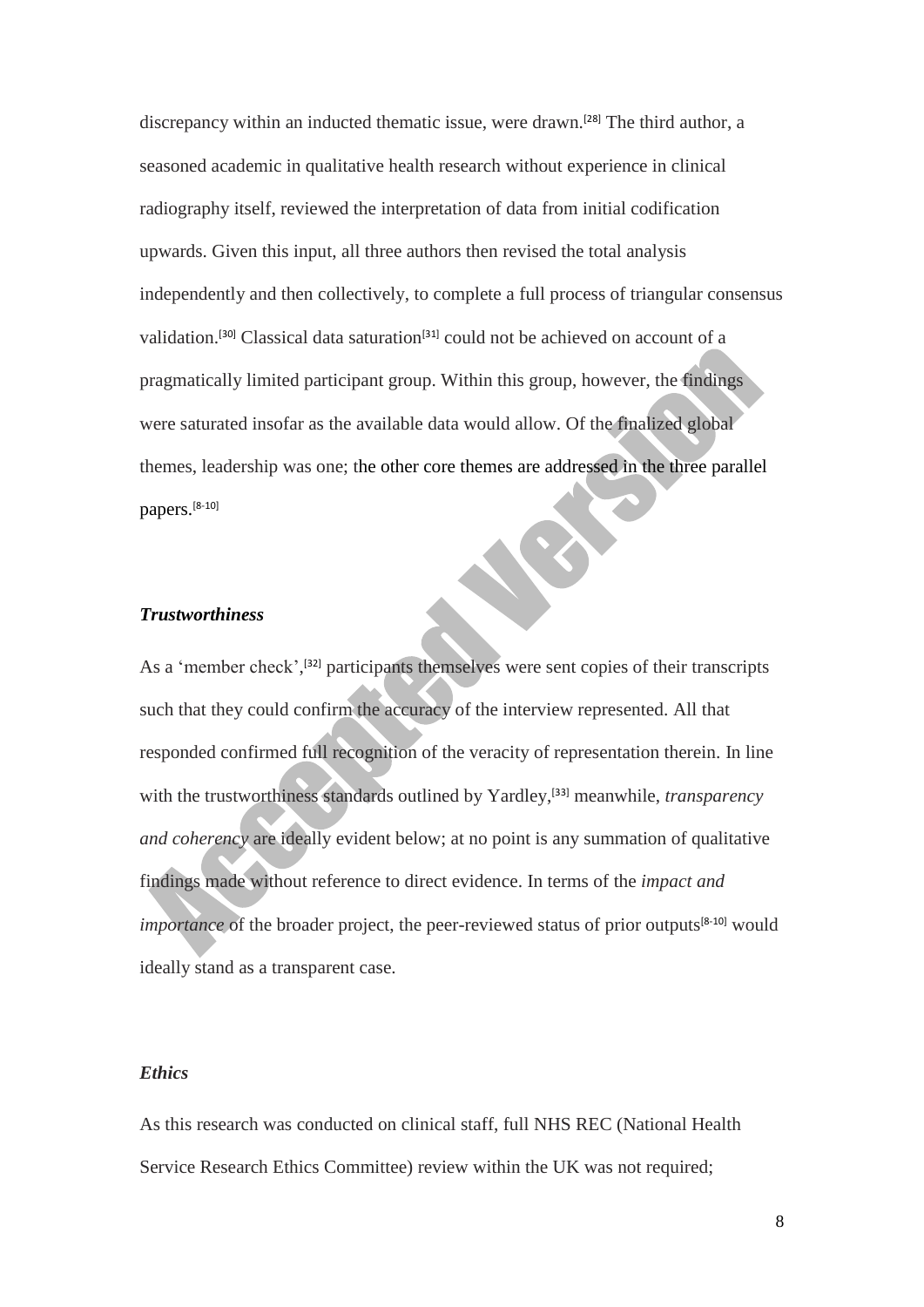nevertheless, the research followed good ethical practice guidelines as stipulated by the Research Ethics Panel at the first author's academic institution.

### **Results and Discussion**

The overall theme of leadership within the data corpus emerged from two (often overlapping) key issues. These, outlined in detail and with reference to pertinent literature below, were as follows:

- 1. How do I lead as a CR?
- 2. How do I know I've made a difference?

## *1. How do I lead as a CR?*

As one might expect, nuances relating to this issue increased across interview tranches 1 to 3, as the participants' own levels of experience within their roles - and thereby their capacity to critically reflect upon them - expanded. Most of the issues raised across all three tranches did reflect at least some of the more generic (and typically TLM-related) issues raised above, such as being a role-model and inspiring others. Not least among these was the business of constructively helping others on a day-to-day basis and being *seen* as someone who can help:

*"It's…the ability to recognize, you know; when something's maybe not quite right – about what you need to do to change it and influence people to make that change"* (2:001)

*"People will say…give that to* [participant's name]*, ask* [participant's name]*, she's really good at doing workflow and finding the best way to do things and*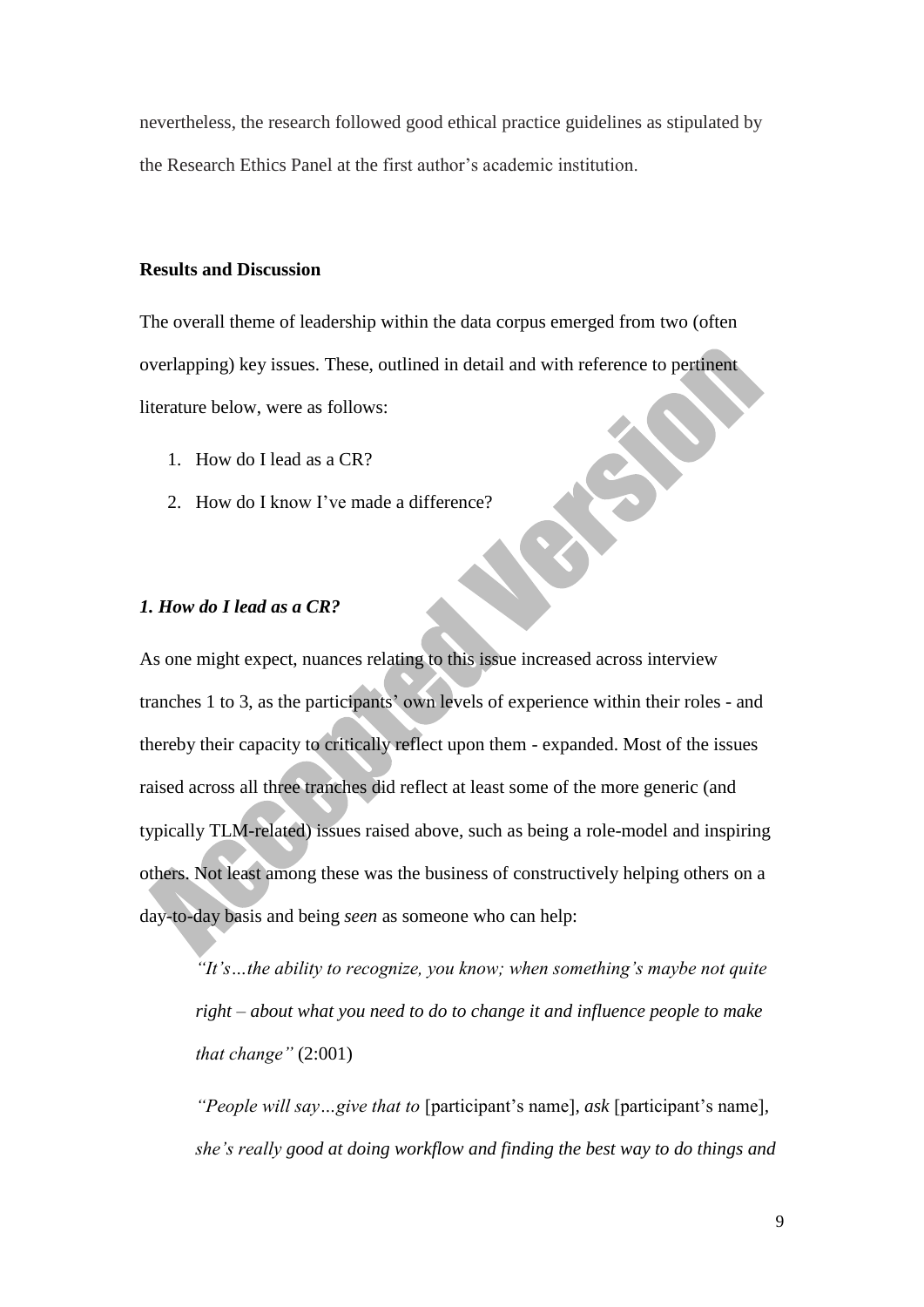*sorting things out and…I am actually quite good at coming up with different solutions."* (3:006)

However, and in contrast with the more utopian tones employed in much of the TLMbased literature reviewed, such tasks were progressively understood to be *hard work* within an already demanding role. Similarly, they did not always reflect a reciprocal relationship with colleagues based on encouragement and response<sup>[6,17]</sup>; indeed, they were sometimes couched more in terms of direct 'troubleshooting' activities. For example:

*"I think a lot of the heavy everyday life is just solving other people's problems."* (3:003)

Equally, like 'helping', the leading of learning was widely reported to be practical, *ad-hoc* and task-specific rather than a general exercise in the dissemination of leadership 'wisdom'<sup>[6]</sup>:

*"You have to be able to…solve a clinical problem for a patient or to give advice to the multiple disciplinary team setting – or to teach"* (2:003)

Indeed, on one occasion, this part of the role was framed in terms of the more banal (though hardly unimportant) activity of simply "…*demystifying a lot of the stuff"* (3:007) for others should the need to do so arise.

Most participants maintained a very upbeat tone in reporting how collective problem-solving[1,6,24] was a growing consequence of team development. For example: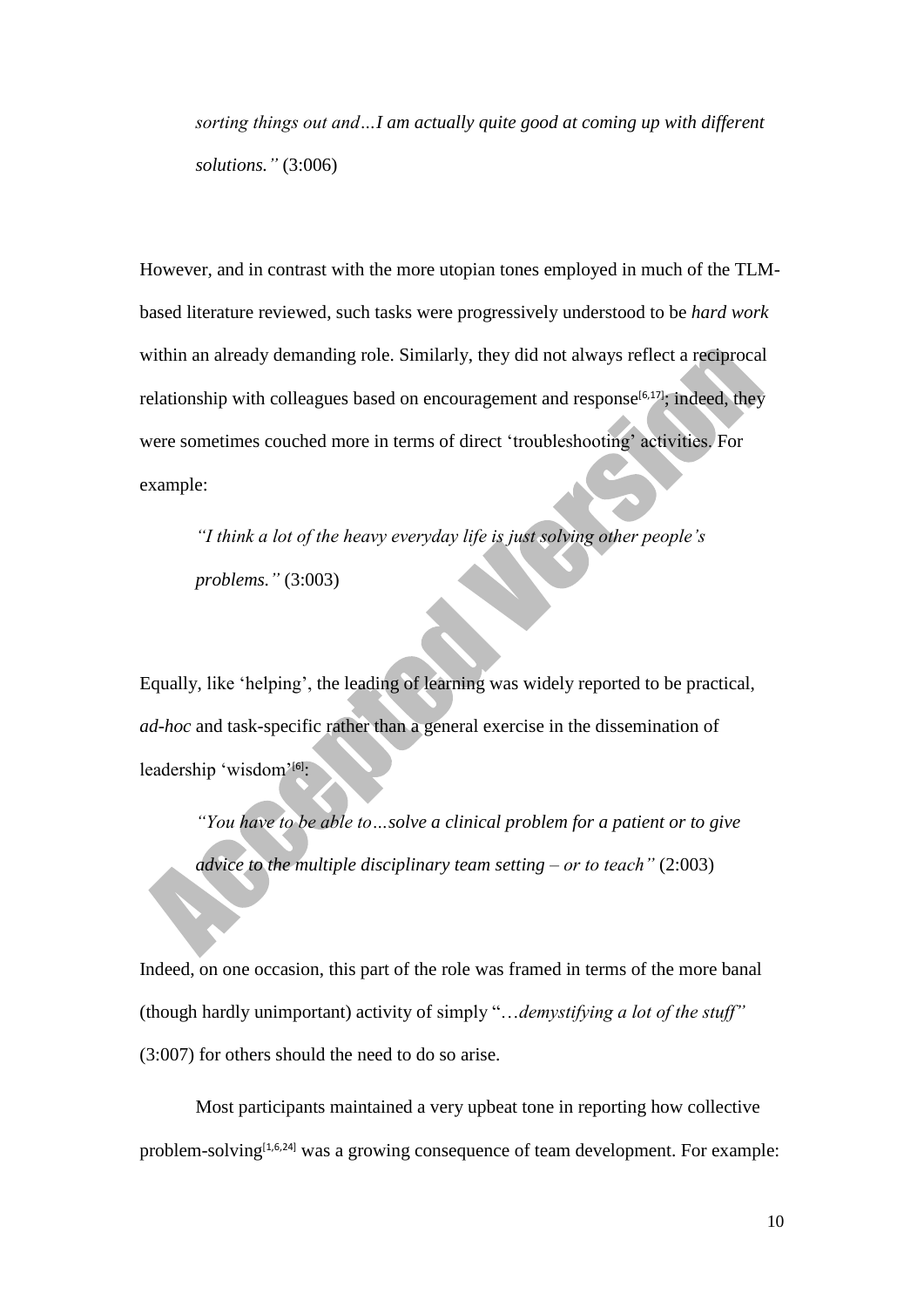*"I've gone into this* [problem] *with the team that we've built together"* (2:006). Rather, what is being illustrated is that real leadership in consultant radiography is a pragmatic activity governed less by 'ideal models' of good practice and more by the necessities of everyday clinical and managerial work. As such, the TLM-consistent caring, sharing stance $[17]$  is clearly taken to evidence good leadership by participants in many contexts, even when it is not easy to sustain. There are others cases, meanwhile, where a more instrumental, swift and executive approach – more consistent with a transactional style<sup>[16]</sup> - is reported to have been the most potent option. This was true even in the earlier interviews, and particularly where the CR's own position gave them a better view of the 'big picture':

*"It's being able to see a gap in the market and just take the opportunity and run with it."* (1:001)

*"Leadership is [also] about looking at patient pathways and deciding how you can do things better – projecting into the future - how are you going to cope with an increase of 30% cancers – how you are going to adapt your processes and things like that."* (1:006)

Participants also raised some more novel matters. The importance of situational awareness had proven crucial for some, while others stressed the efficacy of a strategically-oriented disposition. All, however, cited their functioning as facilitator<sup>[20]</sup> or 'boundary-spanner'[23] *between* teams, departments and agencies as central to their identity as a leader as much as – if not more than – their intra-team role. For example:

*"I feel I'm the link between surgery and radiology."* (1:003)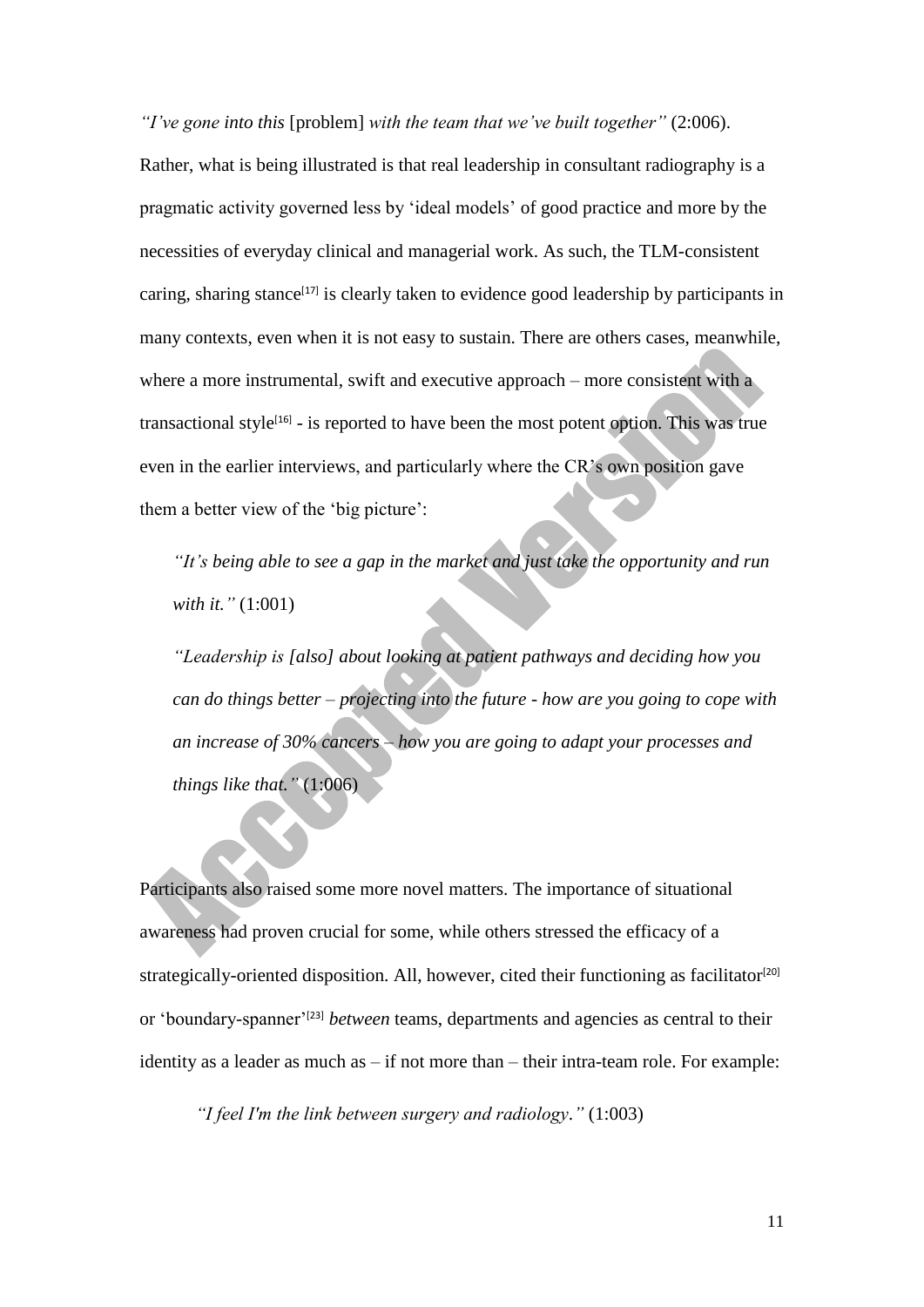*"I am very much involved with the senior management team within the division."* (1:005)

*"I work very closely with the breast surgeons and radiologists, consultant pathologists, superintendents…radiographers…and couple of* [specialist registrars].*"* (1:006)

In this way, the ambassadorial task of *"representing your profession at different levels"* (1:007) was recognised by participants not only as 'part of the job', but was directly experienced in terms of (a) being the 'face' of a radiology department, in sometimes difficult circumstances, and (b) actually leading cross-departmental knowledge-transfer. Typically:

*"The* [multi-disciplinary team] *is a difficult place to be, where you're providing the radiology opinion."* (1:003)

*"I do an awful lot of liaison work with other departments looking at, you know, their setting up of services similar to what we have established."*

(1:009)

In short, representation was keyed into activities that defended a professional position where necessary, and assisted others where productive  $-$  a broad approach being highlighted as good practice in some of the most recent academic literature.<sup>[23]</sup>

*2. How do I know I've made a difference?*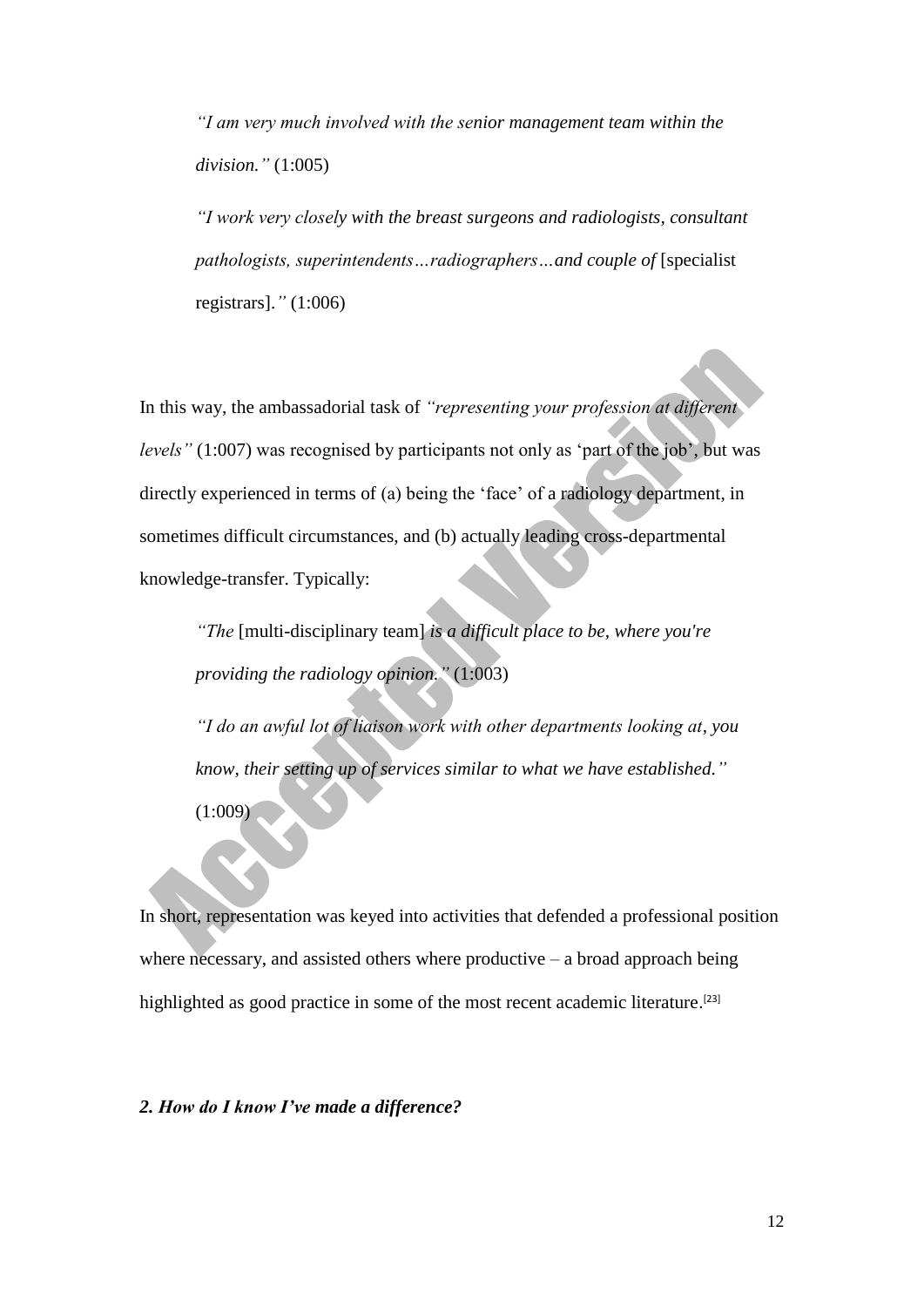The importance of 'making a difference', exerting influence<sup>[19]</sup> and improving healthcare service quality as a leader was a salient concern for all participants, both within the local working domain and at higher levels:

*"I think we need to be influencing government thinking and be more involved in that…get on these consultancy panels and…have a say about our profession."* (3:007).

More particularly, participants were concerned with making an explicit difference for patients, and were all broadly confident that they had succeeded in this respect:

*"You're in a position where you're essentially dealing with patients, and let's face it patients are the centre of all this, and you're making decisions on a patient's management, which are extremely important"* (1:003)

*"I love the clinical side of it and I love knowing that I'm making a difference for the patients … I feel you're really making a difference to the patient and for the organisation"* (1:004)

*"I have managed to do a lot in the three years I have been here … We have changed the way we do the new patient clinics."* (1:006)

This focus on leading so as to effect change for all is highly consistent with various extant TLM-based studies<sup>[16,34]</sup>. Perhaps more important still, from an analytic perspective, however, were the mechanisms cited as instrumental for actually measuring success in this domain; such mechanisms, after all, reflexively highlight the leadership outcomes that the CRs themselves value most highly. In the data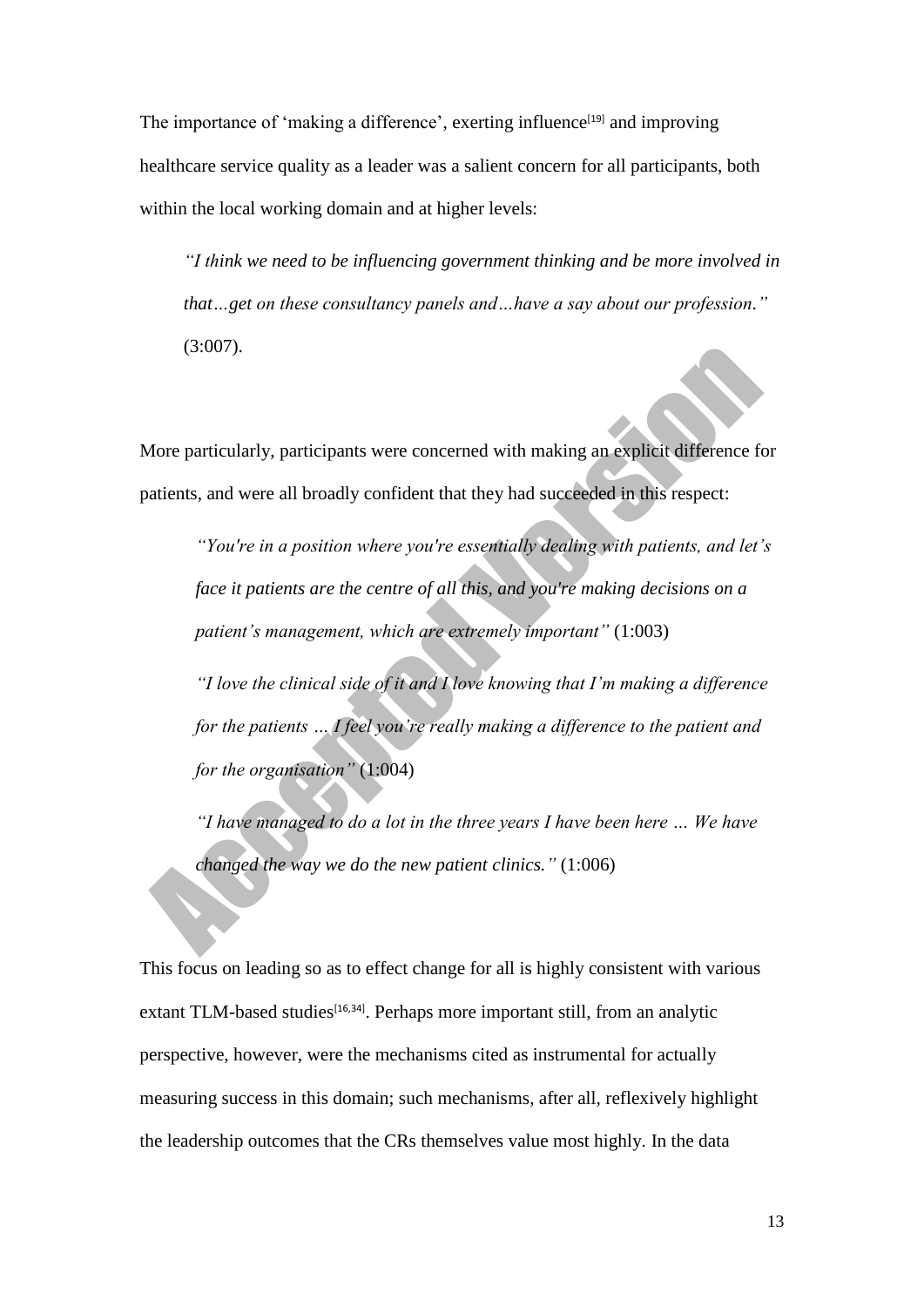collected, these related to two main issues: (a) practical innovation and (b) subjective satisfaction.

Regarding the former, all participants measured their successes to some extent in terms of a variety of concrete, objective achievements<sup>b</sup> – generally the revamping of existing services and "…*changing the way that service looks"* (1:004), the introduction of brand new initiatives and having direct influence on policy. For example:

*"*[We have introduced] *out-of-hours sessions for reporting."* (1:004) *"*[We have introduced] *one-stop clinics with biopsy facilities."* (1:006) *"We established the first radiographer-led new patient clinic for endometrial cancer patients."* (1:009*)*

*"We're writing the follow up protocol for the whole network, surgical and oncology, to be rolled out across the rest of Scotland and, in actual fact, along with one of the MCN managers I've actually put the protocol together."*  $(3:001)$ .

Sometimes, however, what we might term 'softer' measures were proposed to be key in terms of assessing successful change. For instance, the knowledge that a department that is happier - and is *seen* to be happier - or more generally satisfied patients:

**.** 

<sup>&</sup>lt;sup>b</sup> Which is highly conversant with the mandates of the 2015/16 NHS Outcomes Framework<sup>[36]</sup>, which specifies that all evaluation of service quality needs to be linked directly to measurable patient impact.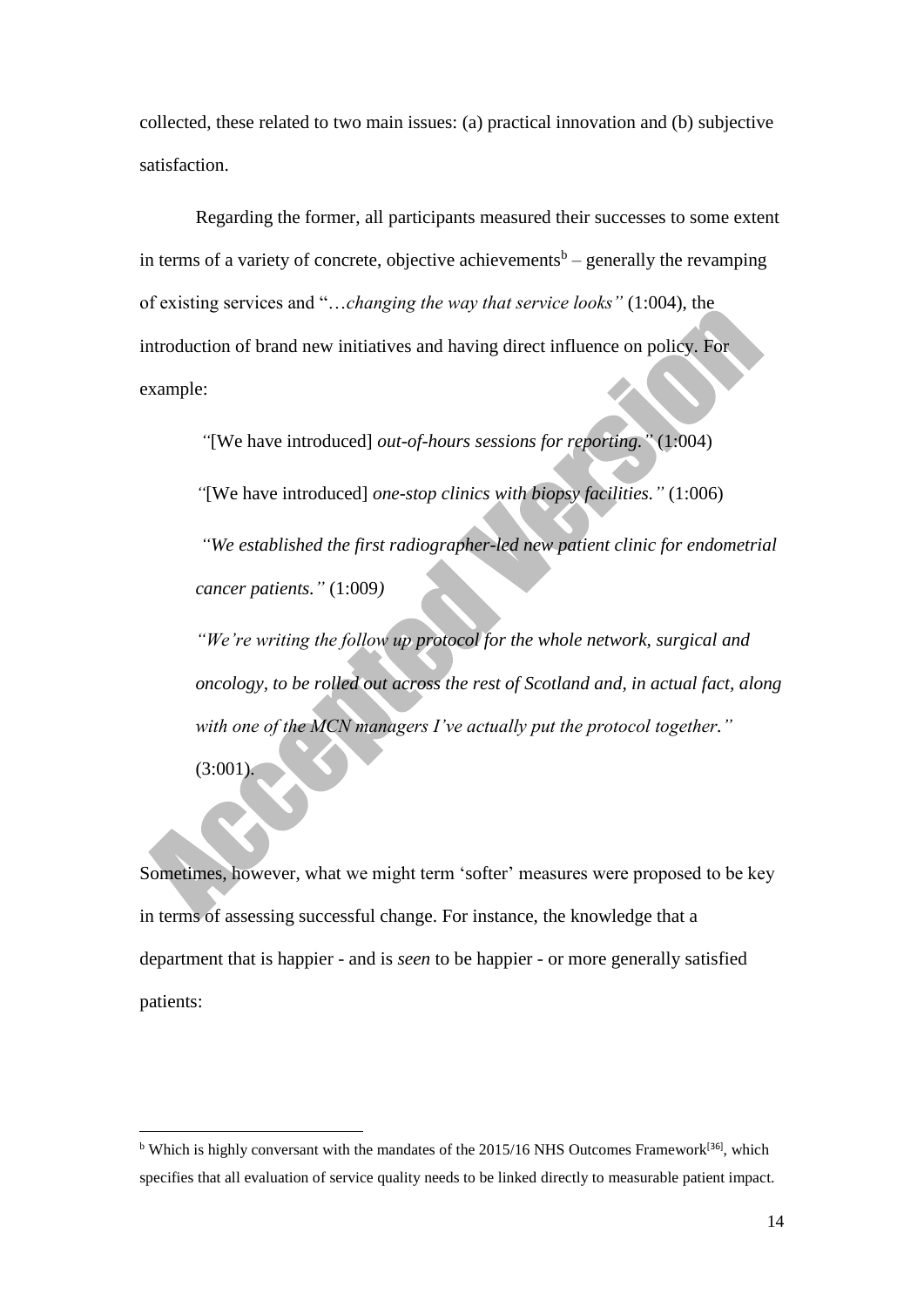*"They (SPRs) are now starting to see that this department is different – that it is happier – that the radiographers are happy"* (1:006)

*"That to me has been the thing that has kept me going because ultimately you then see…hopefully a more satisfied patient"* (1:009)

Indeed, for the participants, the very notion that others were happy *with them* and the changes they were making was deemed a critical measure of their general leadership credentials. As such, alongside more informal systems of feedback, '360-degree feedback' devices were seen as instruments that could provide a major boon to selfconfidence, and the motivation to continue moving forward with change:

*"People did seem to agree that I was a* [good] *leader where sometimes I've had a bit of doubt about that."* (2:003)

*"I think with the 360…you sort of think yeah I'm not just being overconfident; people are confident in me."* (3:006)

In this respect, the perceptions held by important others (particularly direct colleagues) could prospectively have as much personal impact on these CRs' sense of self-efficacy as any nominally 'objective' outcome measure. Nevertheless, the sustained focus of some participants on these matters, even over 'hard' performance outcomes in some cases, might still be a little surprising given the contemporary culture of the NHS in which objective targets (not least financial ones) have become ever more dominant in recent years. We might instead reflect, thus, upon the matter of self-efficacy<sup>[35]</sup> itself in this professional context. Structural changes in organisations are virtually always effected at the conjunction of individual effort, practical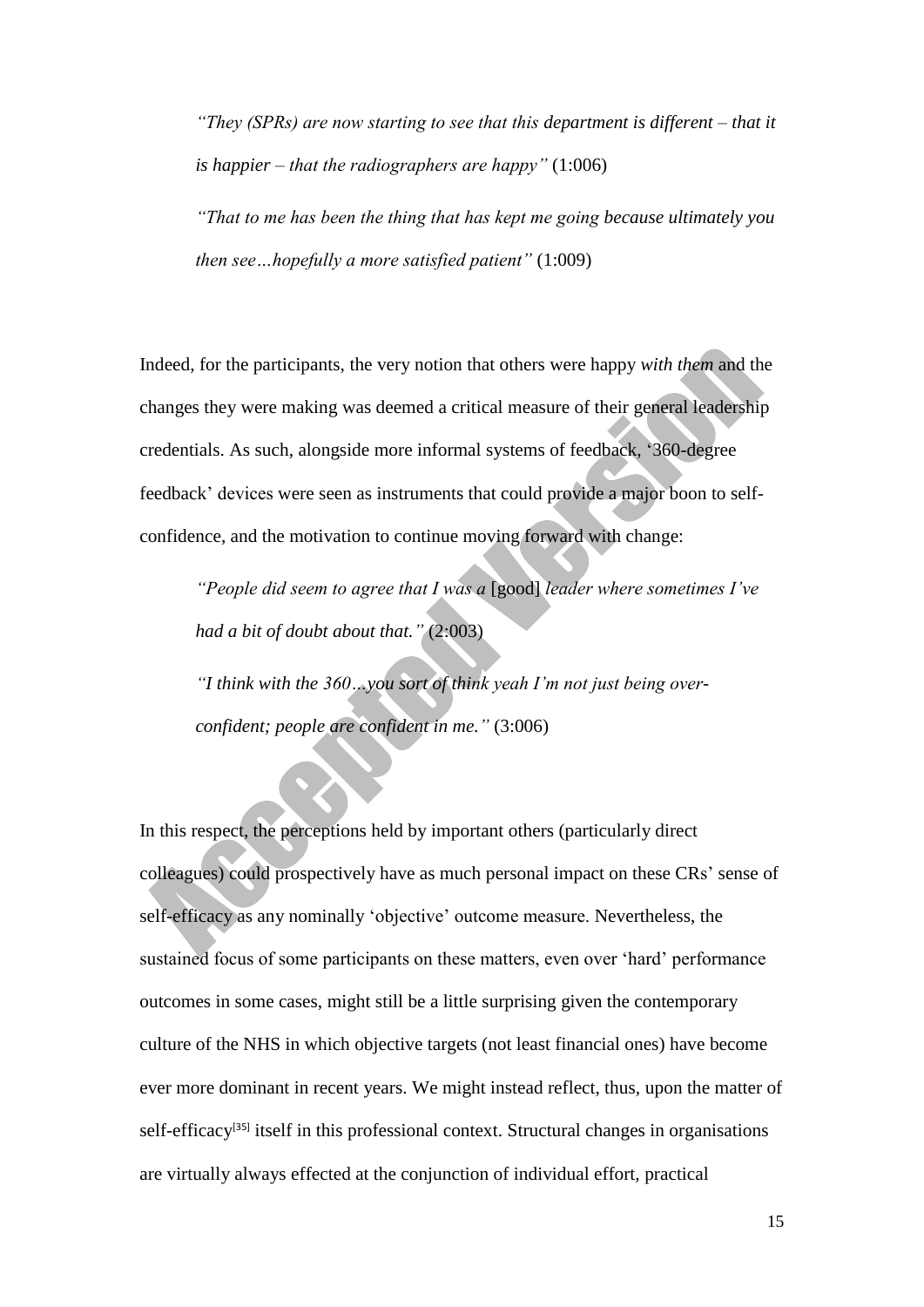circumstances and collective action. The capacity to inspire confidence and to make others 'happy' even during difficult interactions, however, a core feature of effective Transformational Leadership<sup>[34]</sup>, is more demonstrably an output of specific interpersonal skills – and skills that some of the participants were not always confident they possessed:

*"I find it very difficult to challenge people and to do that in a way that I feel comfortable with."* (2:009)

*"I feel still that the weakness is in shall we say people managing at the sharp end of…people who are actually working in the department under me."* (3:003)

Consequently, and on a practical, everyday level, it is quite logical for professionals to draw the highest levels of confidence from achievements that they can perceive as theirs and theirs alone<sup>[35]</sup>, especially in domains where they may have formerly had doubts about their abilities to succeed. However, what is noteworthy here is that the participants showed a strong and specific tendency towards interdependence with their colleagues<sup>[24]</sup> when evaluating such success.

# *Limitations*

Although a traditionally quantitative concern, the matter of 'non-response' bias has weight with respect to this study. As noted above, the CRs that did not participate often did so as a consequence of workload. Given that the participants who *were* involved consistently cited workload as a significant issue in their experience of being leaders, this renders apparent a potential gap in the data. This is to say, the prospective participants under the most stress around day-to-day leadership may not have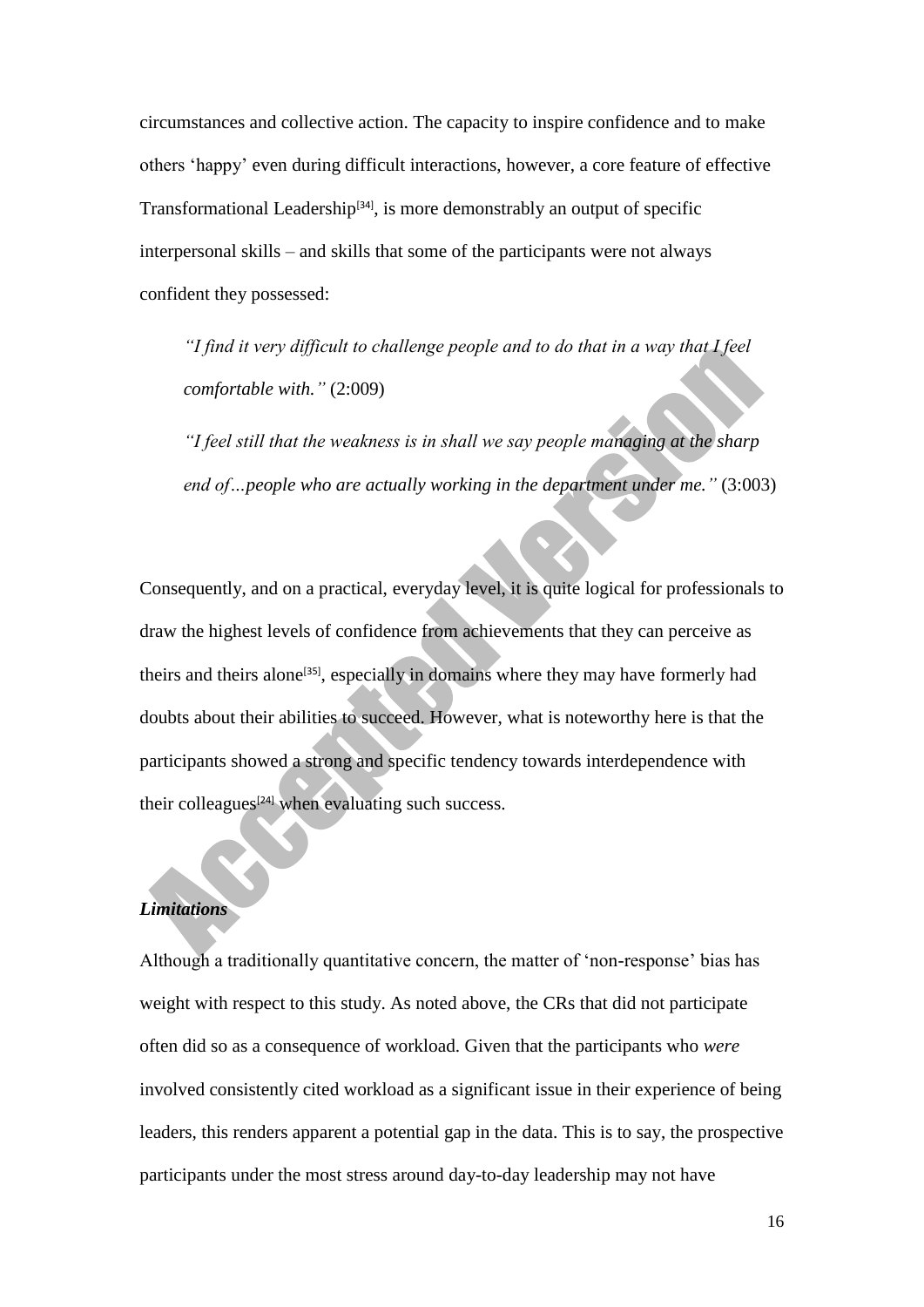contributed to the study, thereby limiting the range of pertinent issues that could be described herein. One might reflect, thus, on how a broader method for understanding of the key issues for CRs around leadership might be generated.

### **Conclusion**

1

The findings reported above describe a range of key issues pertinent to the participating CRs' experiences of adapting to the 'leadership' dimension of their roles. With respect to intra-team work<sup>c</sup>, many of the these are strongly convergent with extant literature in the domain of transformational leadership; exerting positive influence and inspiring others, developing collective action and so forth.[17,20] For the participants to work in these ways - and draw particular attention to them during an interview - is, perhaps, unsurprising given that the TLM has been the touchstone for 'good leadership practice' in the NHS for well over a decade.[16] However, and in line with current research that advocates a more 'blended' approach to leadership in complex modern healthcare systems<sup>[23,24]</sup>, the experiential focus of the analysis revealed that in specific examples of practice, the transformational approach was not always seen as the most useful route to a productive outcome given constrictions on time and other resources. In these cases, more 'direct' managerial strategies were sometimes deemed apposite. In short, an 'ideal' way of leading people emerged, but was often framed *as* an ideal to be employed when circumstances permitted.

Perhaps more strikingly, it became clear that the manner in which participants evaluated their own success as leaders was as contingent upon 'soft' measures where

 $\epsilon$  Though, in the domain of facilitation, participants often focused more extensively upon their boundary spanning function between teams than upon that within their own.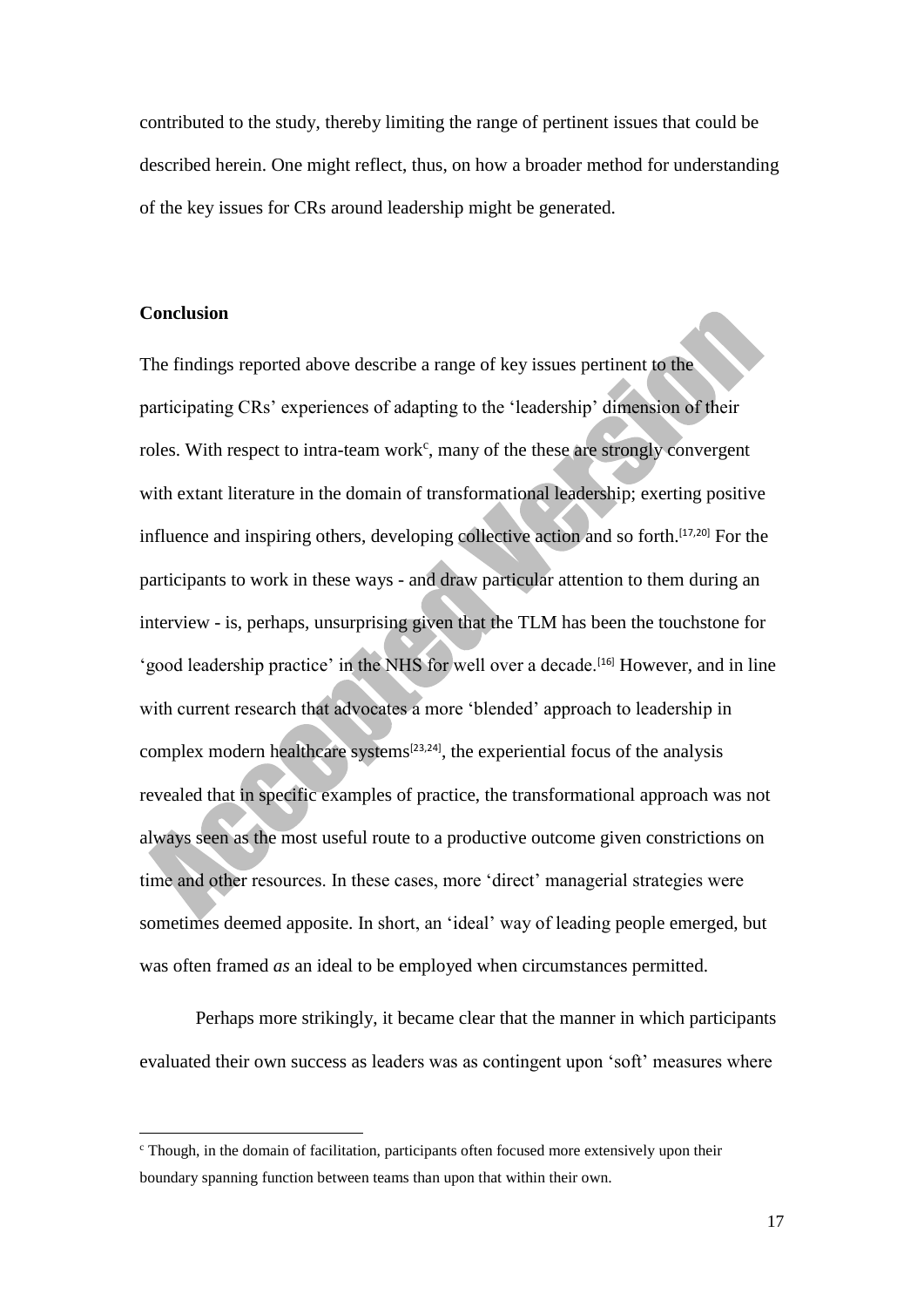a success was demonstrably their own (especially when it utilised a skill in which they previously had limited confidence) as upon institutionally-favoured hard performance measures for collective/structural success. Thus, how they derived self-efficacy within their leadership role was a practical concern based in part upon having satisfied institutional goals, but also on the more personal and interdependent business of having affirmatively 'surprised' oneself, or felt trusted by colleagues.<sup>[24]</sup>

In sum, the findings above are manifestly designed to augment the growing body of knowledge regarding how the role of the CR is developing in real terms. It is further hoped, however, that they might assist in developing systems to further support CRs in the everyday business of real leadership, not least through better understanding how even apparently mundane outcomes can have significant impacts on self-efficacy.

## References.

1. Hyrkäs K, Dende D. Clinical nursing leadership -- perspectives on current topics. J Nurs Manage 2008;16:495-498.

2. Lafranconi A, Gomes B, Stankunas M, Babich SM, Rethmeier KA, Czabanowska K. Medical leadership--from inspiration to education. Lancet 2015;386:1531-1532.

3. Williams G, Wood EV, Ibram F. From medical doctor to medical director: Leadership style matters. Br J Hosp Med 2015;76:420-422.

4. Negandhi P, Negandhi H, Tiwari R, Sharma K, Zodpey SP, Quazi Z, Gaidhane A, Jayalakshmi N, Gijare M, Yeravdekar R. Building interdisciplinary leadership skills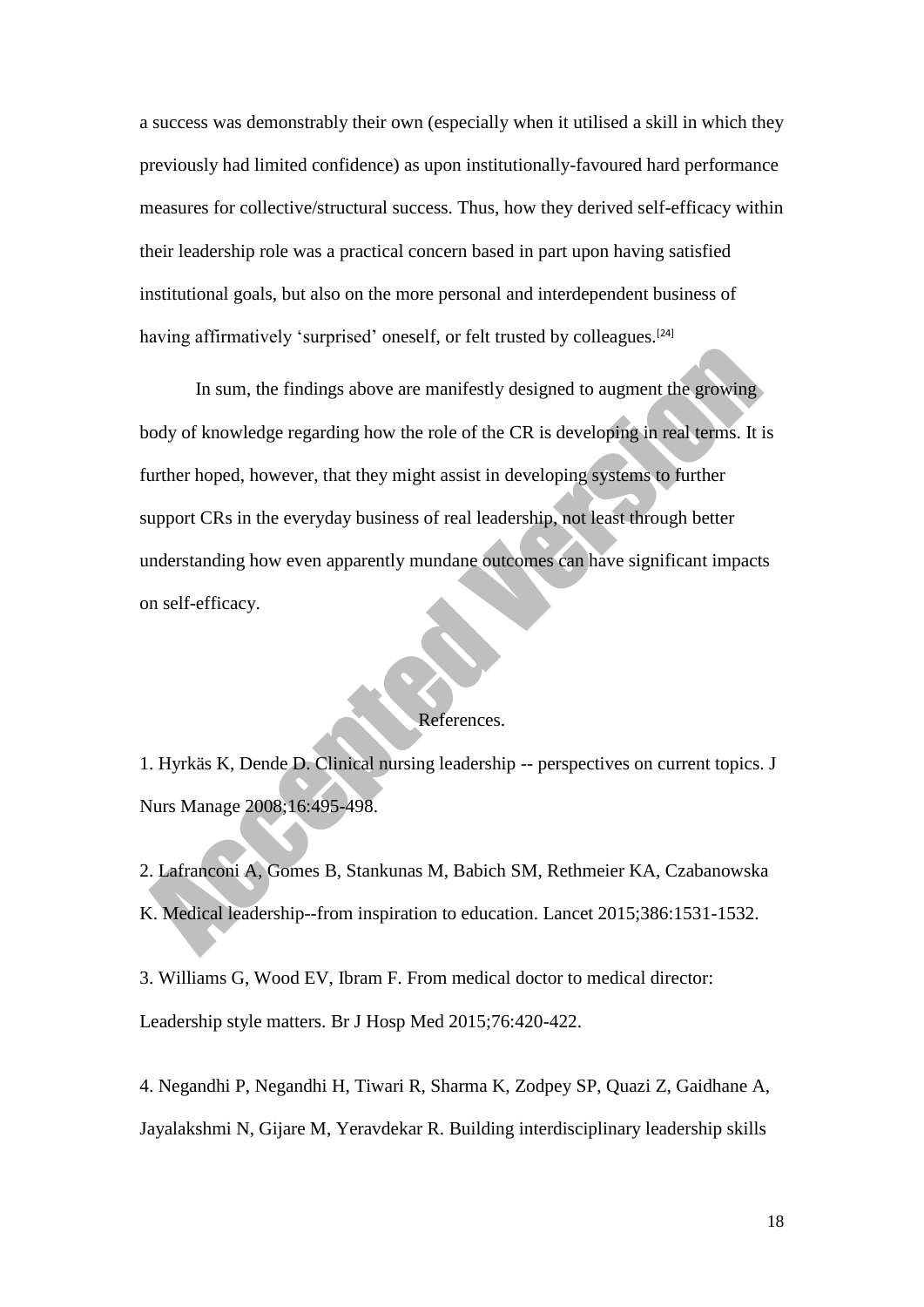among health practitioners in the twenty-first century: An innovative training model. Front Pub Health 2015;3:221-221.

5. Twedell DM. Lessons in nursing leadership: Transition from academic medical center to community practice. Nurse Leader 2015;13:43,48-44,48.

6. Adams A. Developing leadership wisdom. Int J Lead Pub Serv 2007;3:39-50.

7. Rees Z. Consultant breast radiographers: Where are we now? an evaluation of the current role of the consultant breast radiographer. Radiography 2014;20:121-125.

8. Booth L, Henwood S, Miller PK. Reflections on the role of consultant radiographers in the UK: What is a consultant radiographer? Radiography 2015;22:38-43.

9. Henwood S, Booth L. On becoming a consultant: A study exploring the journey to consultant practice. Radiography 2015;22:32-37.

10. Henwood S, Booth L, Miller PK. Reflections on the role of consultant radiographers in the UK: The perceived impact on practice and factors that support and hinder the role. Radiography 2015;22:44-49.

11. Harris R, Paterson A. Exploring the research domain of consultant practice: Perceptions and opinions of consultant radiographers. Radiography 2015;22:12-20.

12. Nightingale J, Hardy M. Facilitating the transition to non-medical consultant practice: A longitudinal evaluation: A report for the mid yorkshire hospitals NHS trust. Salford: Salford University; 2012.

13. Hendry JA. Are radiography lecturers, leaders? Radiography 2013;19:251-258.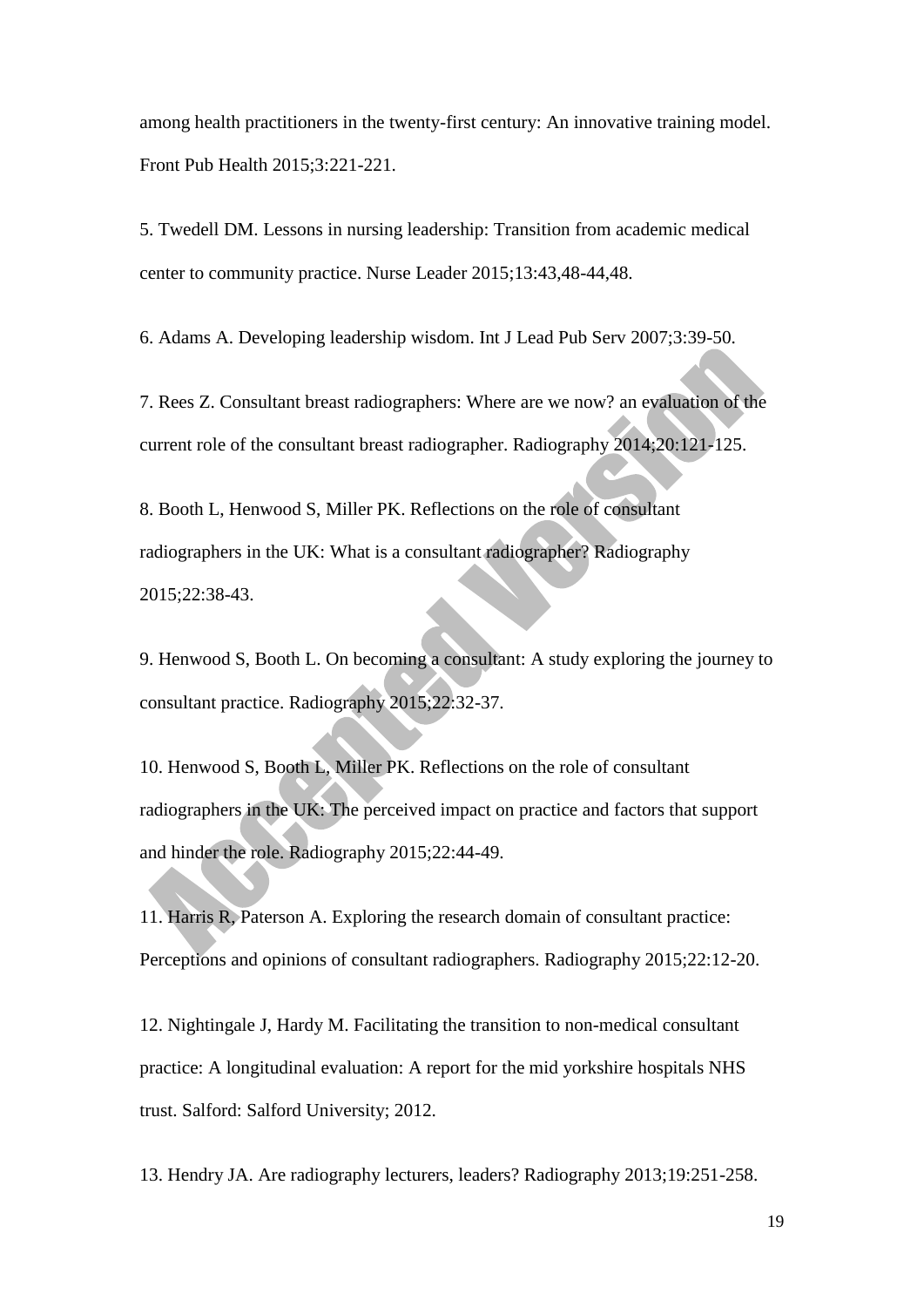14. Powers K. Radiologic science faculty needs assessment. Radiol.Technol. 2015;87:95.

15. Silverman D. Discourses of counselling: HIV counselling as social interaction. London: Sage; 1997.

16. Ledlow GR, Copolla MN. Leadership for health professionals: Theory, skills, and applications. , 2nd ed. Sudbury, MA, USA: Jones and Bartlett; 2014.

17. Benson D. The five fundamental tasks of a transformational leader. Physician Leadership Journal 2015;2:58-62.

18. Tucker RC. The theory of charismatic leadership. Daedalus 1968;93:731-756.

19. DuBrin AJ. Leadership: Research findings, practice and skills. , 7th ed. Boston, MA, USA: Cengage Learning; 2013.

20. Allen S. The revolution of nursing pedagogy: A transformational process. Teaching & Learning in Nursing 2010;5:33-38.

21. Stone AG, Russel RF, Patterson K. Transformational versus servant leadership: A difference in leader focus. Leader Organ Devel J 2004;25:349-361.

22. Carter E. The dark side of transformational leadership. Psychologist 2015;28:503- 503.

23. Onishi M. Measuring nurse managers' boundary spanning: Development and psychometric evaluation. J.Nurs.Manag. 2016;24:560-568.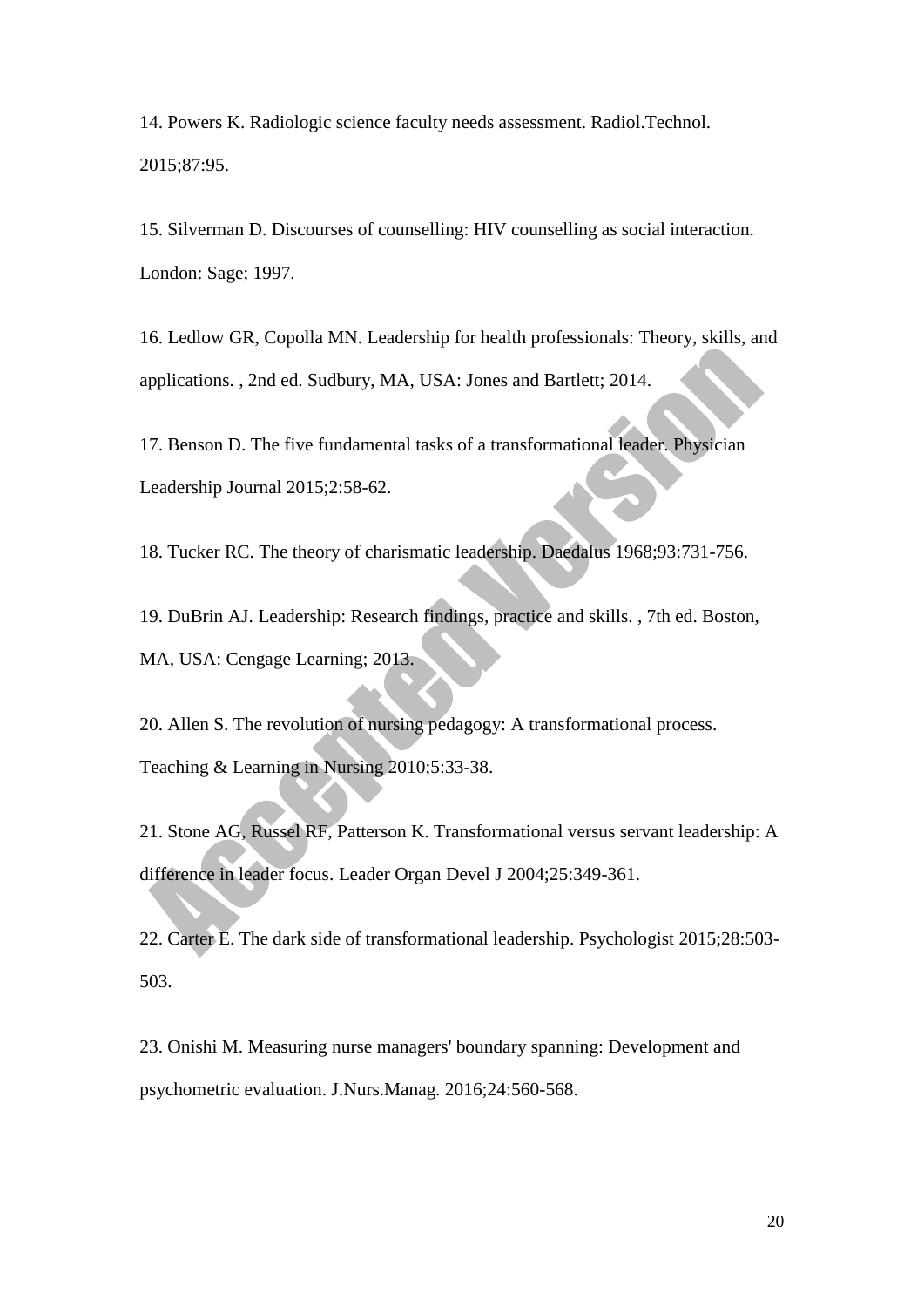24. Malloch K. Beyond transformational leadership to greater engagement: Inspiring innovation in complex organizations. Nurse Leader 2014;12:60-63.

25. Miller PK. Depression, sense and sensitivity: On pre-diagnostic questioning about self-harm and suicidal inclination in the primary care consultation. Commun Med 2013;10:39-51.

26. Smith JA, Flowers P, Larkin M. Interpretative phenomenological analysis: Theory, method and research. London: Sage; 2009.

27. Charmaz, K., Grounded Theory, in: Smith, J.A., ed., Qualitative Psychology: A Practical Guide to Methods, Sage, London, 2008, 81-110.

28. Braun V, Clarke V. Using thematic analysis in psychology. Qualitative Research in Psychology 2006;3:77-101.

29. Strauss A, Corbin JM. Basics of qualitative research: Techniques and procedures for developing grounded theory. , 2nd ed. London: Sage; 1998.

30. Woods AL, Miller PK, Sloane C. Patient obesity and the practical experience of the plain radiography professional: On everyday ethics, patient positioning and infelicitous equipment. Radiography 2016;22:118-123.

31. Glaser BG, Strauss A. The discovery of grounded theory. Chicago: Aldine; 1967.

32. Silverman D. Interpreting qualitative data. , 4th ed. London: Sage; 2012.

33. Yardley L. Dilemmas in qualitative health research. Psychol.Health 2000;15:215.